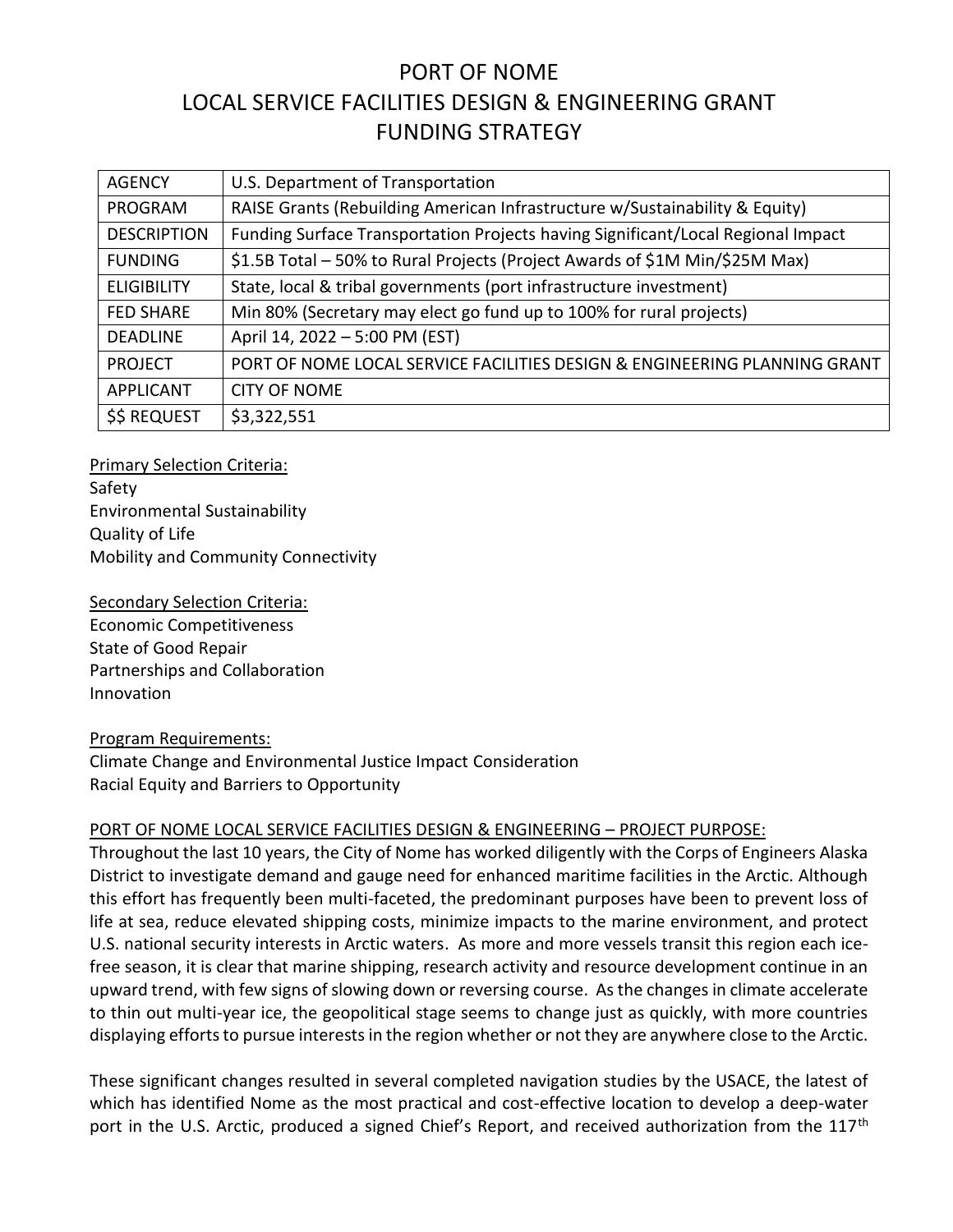Congress to design and construct an Arctic Deep Draft Port at Nome. The City executed a cost-share agreement with the U.S. Army Corps of Engineers (USACE) for the Preconstruction, Engineering & Design (PED) of the Port of Nome Port Modifications Project that began in July 2021. This joint effort is to design the General Navigation Features (GNF) elements of the project, at a cost-share of 65% USACE and 35% City, to serve as the foundation of an expanded port at Nome.

In addition to the cost-shared elements described above, the City of Nome is obligated to fund 100% design/engineering of the Local Service Facilities (LSF's) of the project. These elements consist of docks, bridge, roads and utilities, and is performed parallel to the PED efforts. Phase 1 design for the LSF's is underway, and moving toward 65% completion, with design teams presently coordinating to determine the precise locations where GNF/LSF elements will interface to isolate federal/local responsibility for design and costs.

# PROJECT DESCRIPTION:

The Project Development Team (PDT), comprised of personnel from the Alaska District, Bristol Engineering, PND Engineers, CRW Engineering, NJUS, Port Commission and Port staff, are meeting twice each month to discuss questions on project integration. All design criteria has been identified and reviewed, and a Public Information Meeting was held in February 2022 to engage local planners, facility stakeholders and partners, fed/state agency staff and City Administration. **PROJECT BUDGET:**

| <b>Total ROM Estimated LSF Design Costs</b> | \$4,153,189 |
|---------------------------------------------|-------------|
|                                             |             |
| <b>Federal Funding Requested</b>            | 3,322,551   |
| <b>City Contribution (Cash Match)</b>       | 830,638     |
| <b>Other Contribution</b>                   |             |
| <b>Total Funds</b>                          | \$3,322,551 |

## **REQUEST:**

Support is requested from the Nome Common Council for this application to the USDOT RAISE grant program to fund a minimum of 80%\* of the design costs for Phases II & III of the Local Service Facilities associated with the Nome Port Modifications Project and Arctic Port Expansion – in conjunction with the USACE Alaska District design work of the General Navigation Features (GNF).

\*Secretary can choose to fund up to 100% for rural project costs.